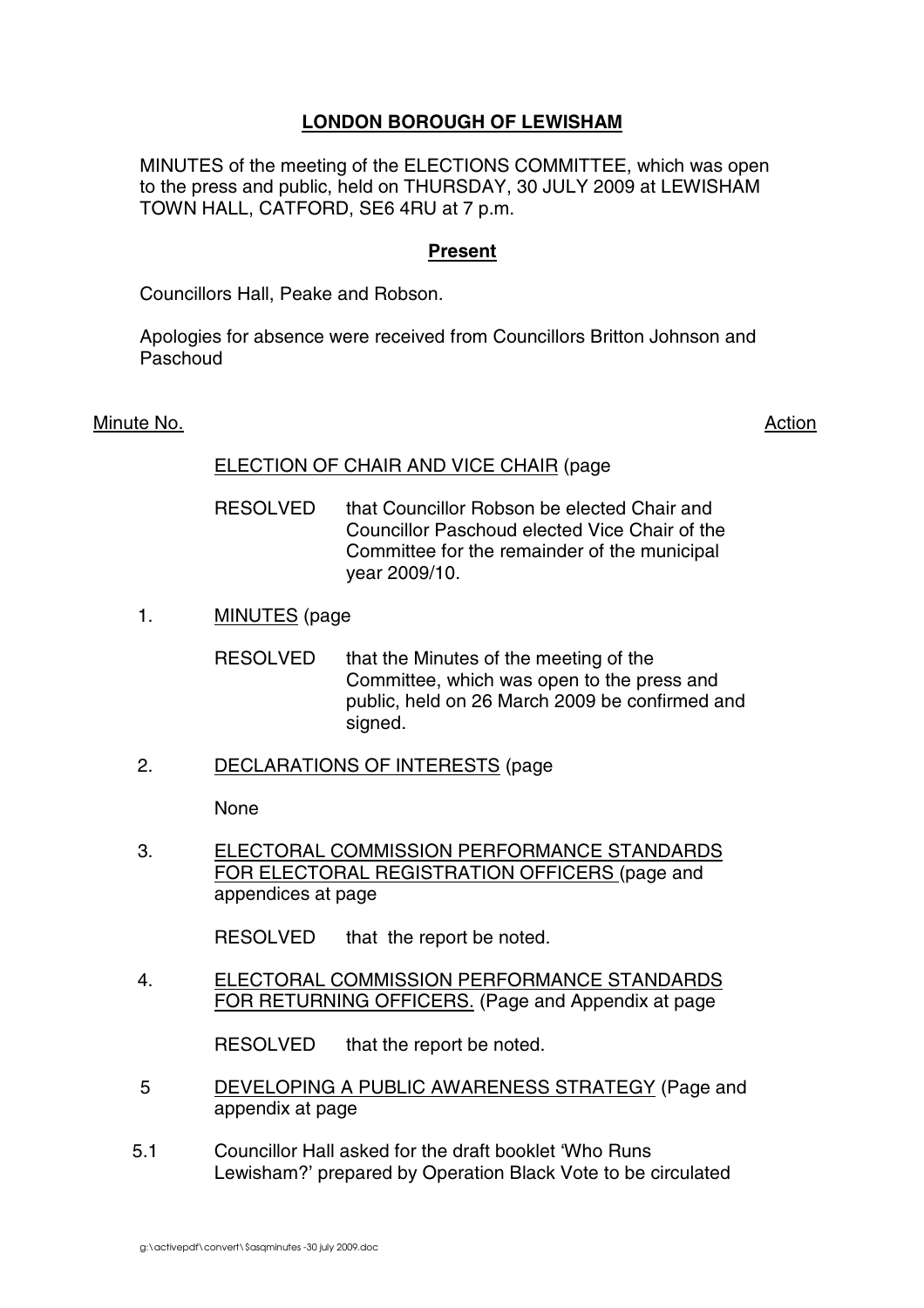### Minute No. 2008 2012 2022 2023 2024 2022 2022 2023 2024 2022 2023 2024 2022 2023 2024 2022 2023 2024 2022 2023

to all members of the Committee. He supported the initiative but considered that it must be clear who was being promoted.

- 5.2 The Chair pointed out a repetition in paragraph 1.3.2. of the appendix. The Head of Law agreed to check whether it was a repetition or whether a sentence had been omitted.
- 5.3 The Chair asked how the locations had been selected for the registration displays as set out in the action plan. The Interim Elections Manager said that it was planned that the displays would be rotated throughout the borough but would commence with the venues stated in the action plan.
- 5.4 The Chair said that the leaflets on registration and the process for registering should be promoted and distributed as widely as possible, for example to all tenants and residents' associations. The Head of Law said that information had already been included in Lewisham Life and with Council Tax bills and agreed to look at further methods of distribution.

RESOLVED that the report be noted.

- 6. EUROPEAN PARLIAMENTARY ELECTION 4 JUNE 2009 REVIEW (Page and appendix at page
- 6.1 Councillor Hall asked how many votes were disallowed during the verification process. The Head of Law said that, from memory, just under 3% were disallowed.
- 6.2 The Chair asked whether the recent changes of some polling stations were permanent. The Interim Elections Manager said that after the statutory review in 2007 some of the changes made for the recent European Parliamentary Elections were effectively semi permanent because of the unavailability of premises in future. He suggested that it might be timely for a mini review to be undertaken prior to the next elections. In reply to a question, he said that for the Local and possible General Elections in May, 2010 secondary schools would not be used unless a separate building away from the main school was available. This was always a problem due to examinations that take place at that time of year.
- 6.3 Members were advised that there were very few complaints about undelivered polling cards. In reply to a question he said that if there was a postal strike around the time of an election, canvass staff could be employed to deliver the cards.

RESOLVED that the report be noted.